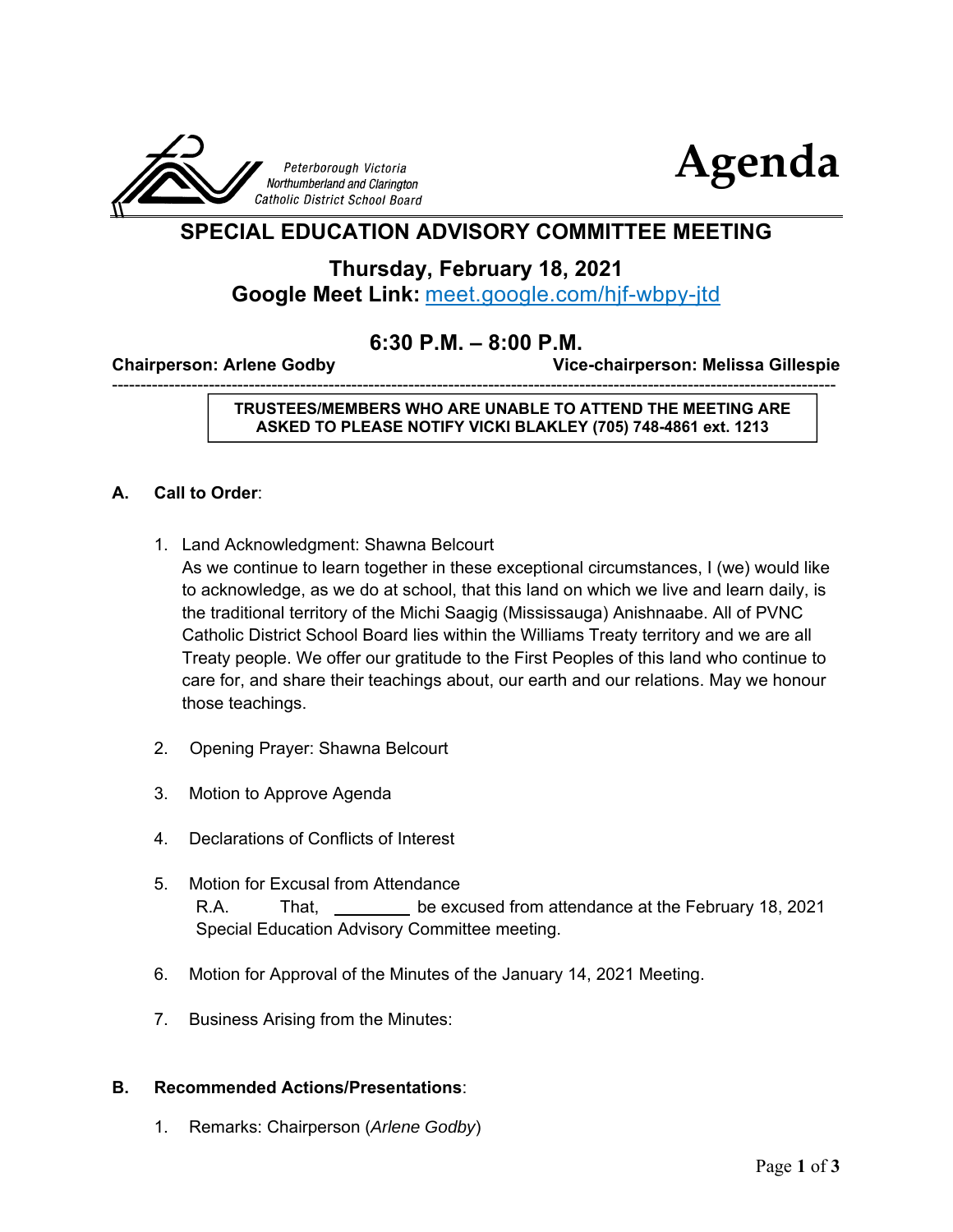- 2. Remarks: Superintendent of Learning *(Laurie Corrigan, Superintendent of Learning/ Special Education)*
- 3. Update from Trustees

#### **C. Discussion Items:**

- A. SEAC Meeting Presentations:
	- 1. School and Community Collaboration Sharon Davenport, Itinerant Teacher Autism Spectrum Disorders and Jamie Read, Service Navigator Team Lead, East Region at Autism Ontario

From Presentations:

- i. What are the key learnings from the presentation?
- ii. What do parents need to know?
- iii. What options exist to get this information to parents?
- iv. How can SEAC support parents in this process?
- v. What can your associations/organizations add specifically to the learning today if any?
- B. Information Items:
	- 1. CDSBEO Letter to Minister of Education Lecce re: Bill 172 FASD (attached)
	- 2. DDSB Letter to Minister Lecce re: On-line Learning Supports/Universal Design for Learning
	- 3. Autism Ontario Peterborough E-News February 2021 (attached)
	- 4. Grandview Kids February Update (attached)
	- 5. Community Living Trent Highlands February Update (attached)
	- 6. Community Living Trent Highlands Letter to Families and Friends (attached)
	- 7. Community Living Trent Highlands Talk Now Poster (attached)
	- 8. Down Syndrome Association of Peterborough currently has all programs suspended, hoping to start a variety of virtual programs March 1, 2021.
- C. Old Business:
	- 1. SEAC Notes from Presentation November 19, 2020
		- a. SEAC received a presentation by Donna Goheen, Religious Education and Family Life Consultant and Superintendent of Schools, Stephen O'Sullivan on Building Capacity for Culturally Relevant and Responsive Pedagogies, learning which is part of the board's Equity and Inclusive Education Plan. CRRP consist of a framework of Cultural Competence, Critical Consciousness, and High Academic Expectations. The framework also includes 7 tenets: Classroom Climate and Instruction, School Climate, Student Voice and Space, Family/Caregiver-School Relations, School Leadership, Community Connections, Culture of Professional Development.
- D. New Business: